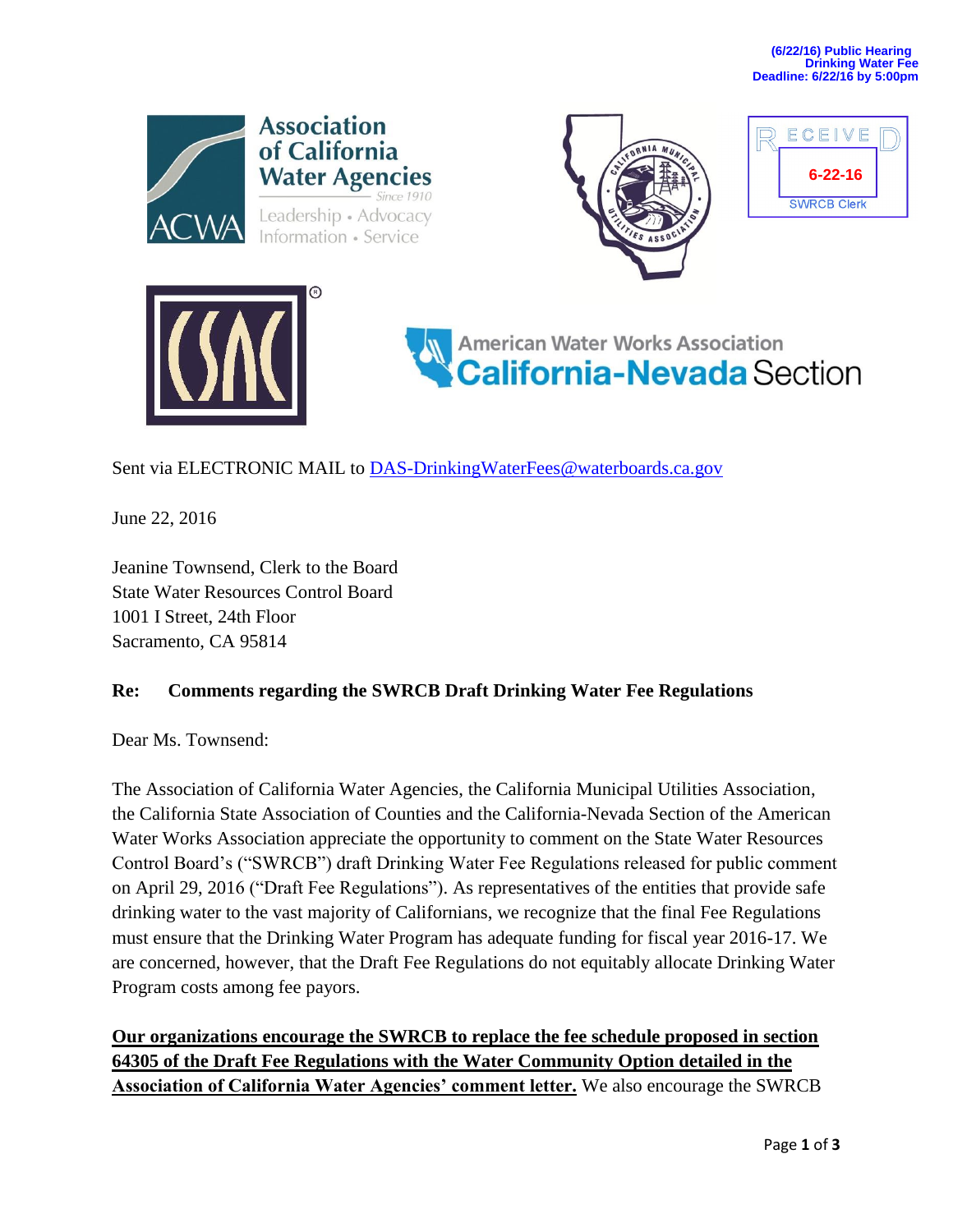to carefully consider the comments provided in individual comment letters submitted by our organizations for additional suggested changes that can help ensure that the state's Drinking Water Program maintains its accountability to public water systems and the customers they serve.

We appreciate the substantial efforts of State Board staff to engage public water system representatives on this important issue. Our organizations are committed to working with the State Board and other stakeholders to address drinking water quality and reliability issues, and we look forward to working with State Board staff as they continue to refine the Draft Fee Regulations.

Sincerely,

Timothy H. Quinn, Executive Director Association of California Water Agencies

Danielle Blacet, Director for Water California Municipal Utilities Association

Karen Keine

Karen Keene, Senior Legislative Representative/Director of Federal Affairs California Municipal Utilities Association

when only

Timothy Worley, PhD, Executive Director California-Nevada Section, American Water Works Association

cc: The Honorable Felicia Marcus, Chair The Honorable Dorene D'Adamo, Member The Honorable Tam M. Doduc, Member The Honorable Frances Spivy-Weber, Member The Honorable Steven Moore, Member